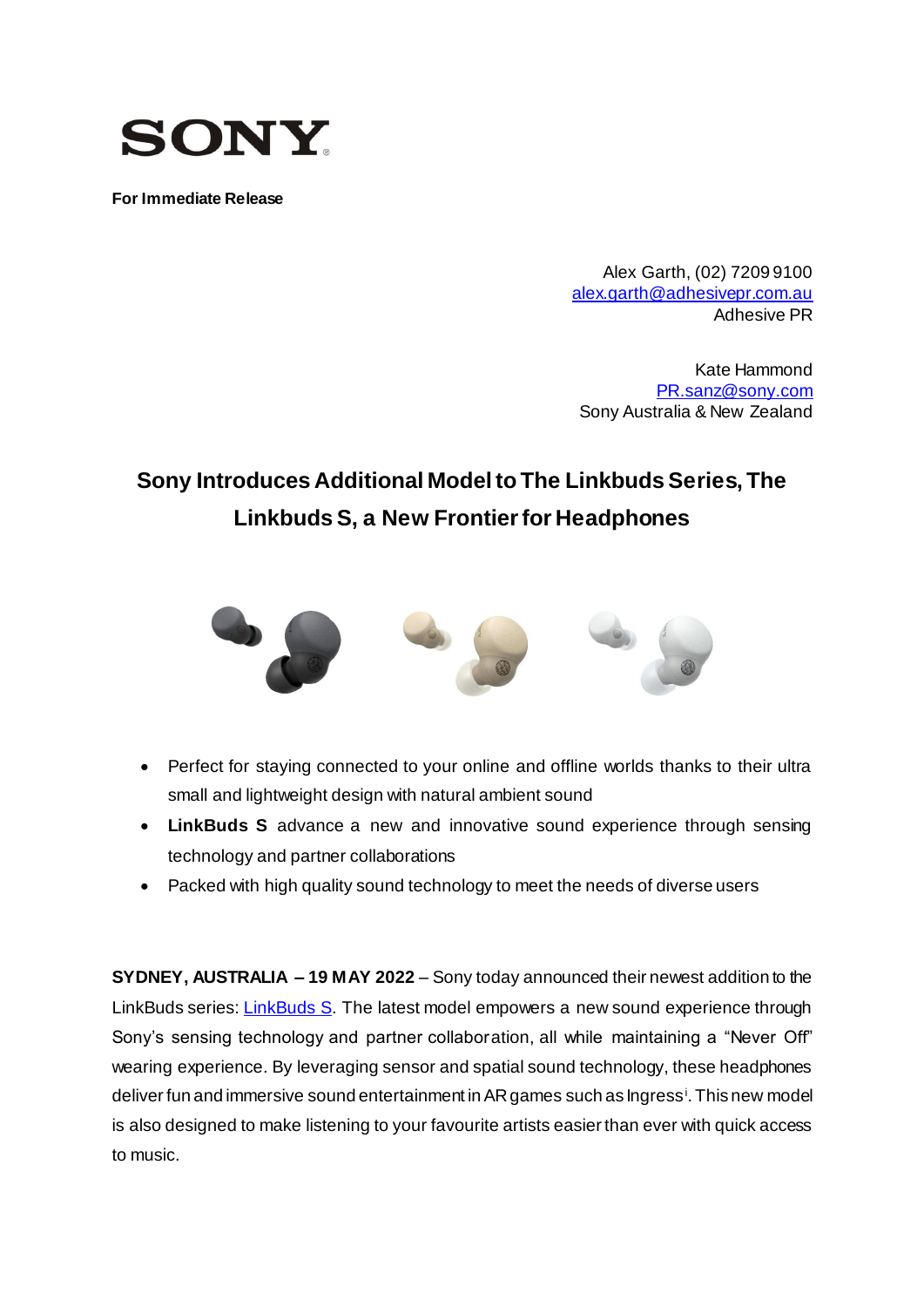**LinkBuds S** are perfect for streaming content all day long. You can enjoy your music, video or social media content just as the creator intended with Sony's highly acclaimed noise cancelling technology and high-resolution capability.



"Never Off" w earing experience

**The world's smallest and lightest, noise cancelling, Hi-Res Truly wireless headphonesii** Sony have engineered these remarkably small and light truly wireless headphones, approximately 4.8 grams in weight, with comfort in mind. **LinkBuds S** combine a shape intended to match the human ear with an ergonomic design for a more stable fit and enjoyable entertainment.



Noise cancelling

# **Keep all your worlds on with natural ambient sound**

**LinkBuds S** provides you with the best of both worlds. These headphones combine LinkBuds innovative ambient sound concept that lets you interact with the world around you, with highquality noise cancelling allowing you to focus on the content you love and nothing else. You can step into a coffee shop and quickly order with ease, then just as quickly sit back and enjoy your favourite entertainment distraction-free. **LinkBuds S** can automatically switch between noise cancelling and ambient sound modes, without having to touch your headphones or access your phone.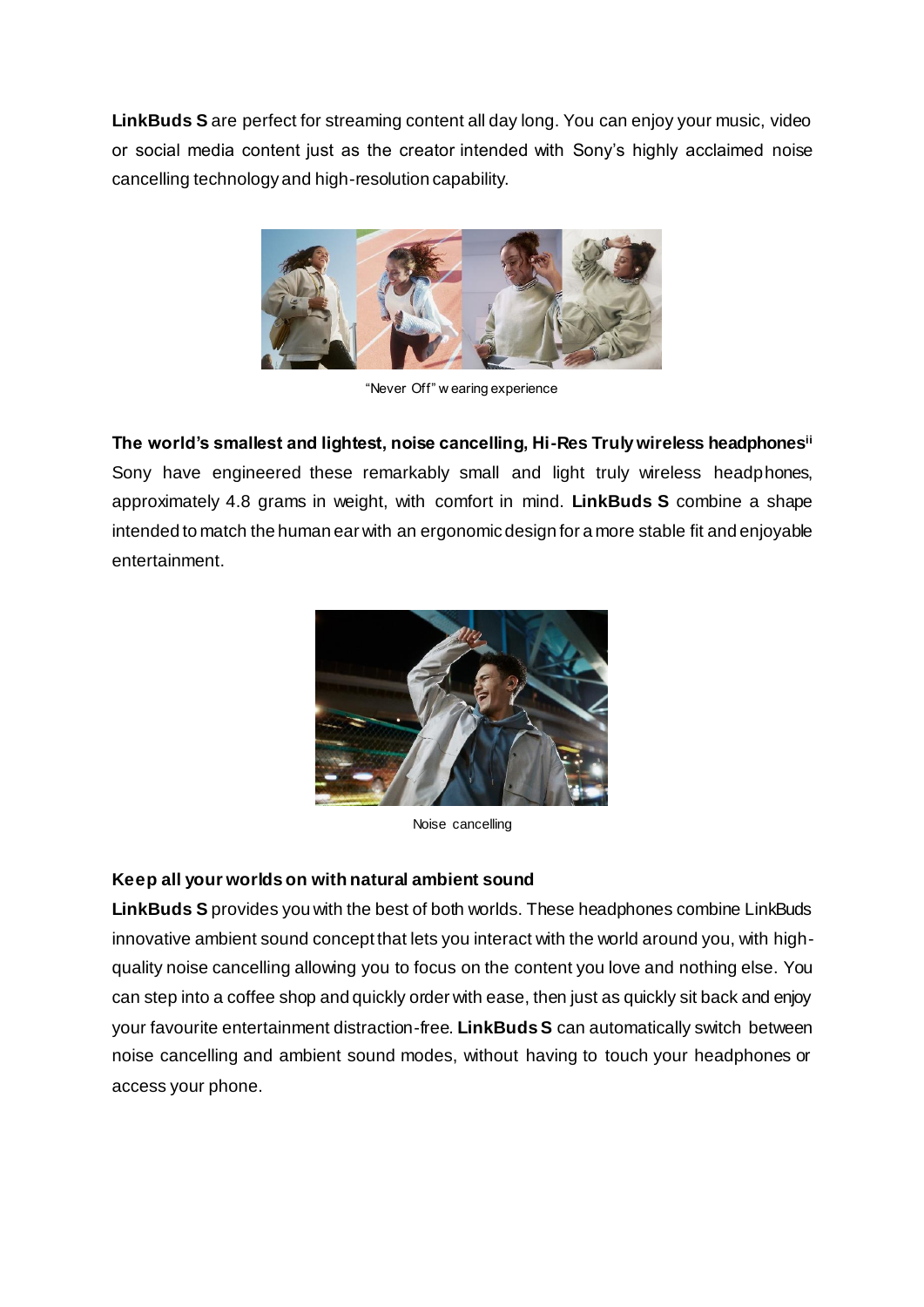

Ambient sound concept

The headphones integrate Adaptive Sound Control, a smart feature that adjusts ambient sound settings depending on where you are, creating the ideal listening experience. With this you can seamlessly move through your surroundings all while letting your favourite artists and entertainment play on.

# **A new sound experience for AR gaming**

Sony is collaborating with its partner company Niantic in the area of audio AR by developing an AR game that can be enjoyed not only visually but also audibly. When you play their game "Ingress" using **LinkBuds S**, the sensor and spatial sound technology will enable players to enjoy a new experience in which sound is delivered according to the direction they are facing.

# **Crystal clear calls**

Making a call on a noisy street or on a windy day has never been easier with **LinkBuds S**, thanks to Sony's Precise Voice Pickup Technology that optimally controls the microphones on both earbuds and with the use of a mesh structure around the microphones. You can enjoy crystal clear conversations, letting you catch up with colleagues and friends no matter where you are.



Crystal clear conversations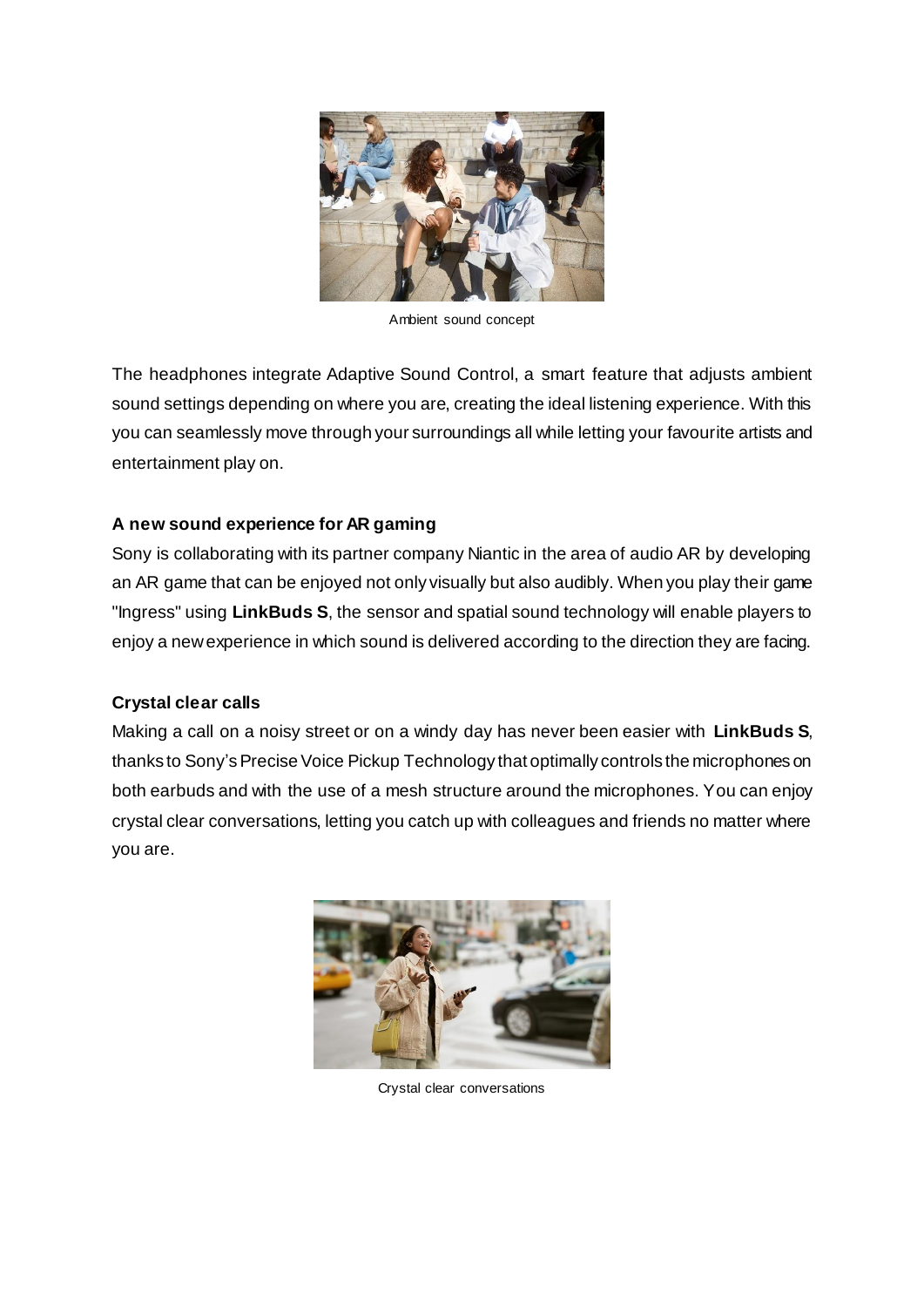#### **Immersive sound, authentic music**

**LinkBuds S** create immersive sound and authentic reproduction, so you can enjoy your music, video or social media content just as the creator intended.

With the help of a new 5mm driver unit these small earbuds pack a punch, producing powerful bass and stunningly clear vocals despite their size, bringing out the best in whatever genre or entertainment you choose. While Sony's Integrated Processor V1 improves noise cancelling, enhances sound quality and reduces distortion with less power for distraction-free listening, perfect for busy commutes.

These new headphones also allow you to experience High-Resolution Audio Wirelessiii, thanks to Sony's industry-adopted audio coding technology, LDAC. All your music will be restored back to high range sound with the use of DSEE Extreme™iv that upscales digital music files in real time, allowing you to appreciate all the fine-details the artist included in your most-loved tracks.



**Structure** 

# **Effortless hands -free control**

Life should be full of interactions so with the help of Speak-to-Chat<sup>v</sup>, based on precise Voice Pickup technology, your music will automatically pause when you speak to someone, making it easier than ever to have a conversation when your hands are full.



Speak-to-Chat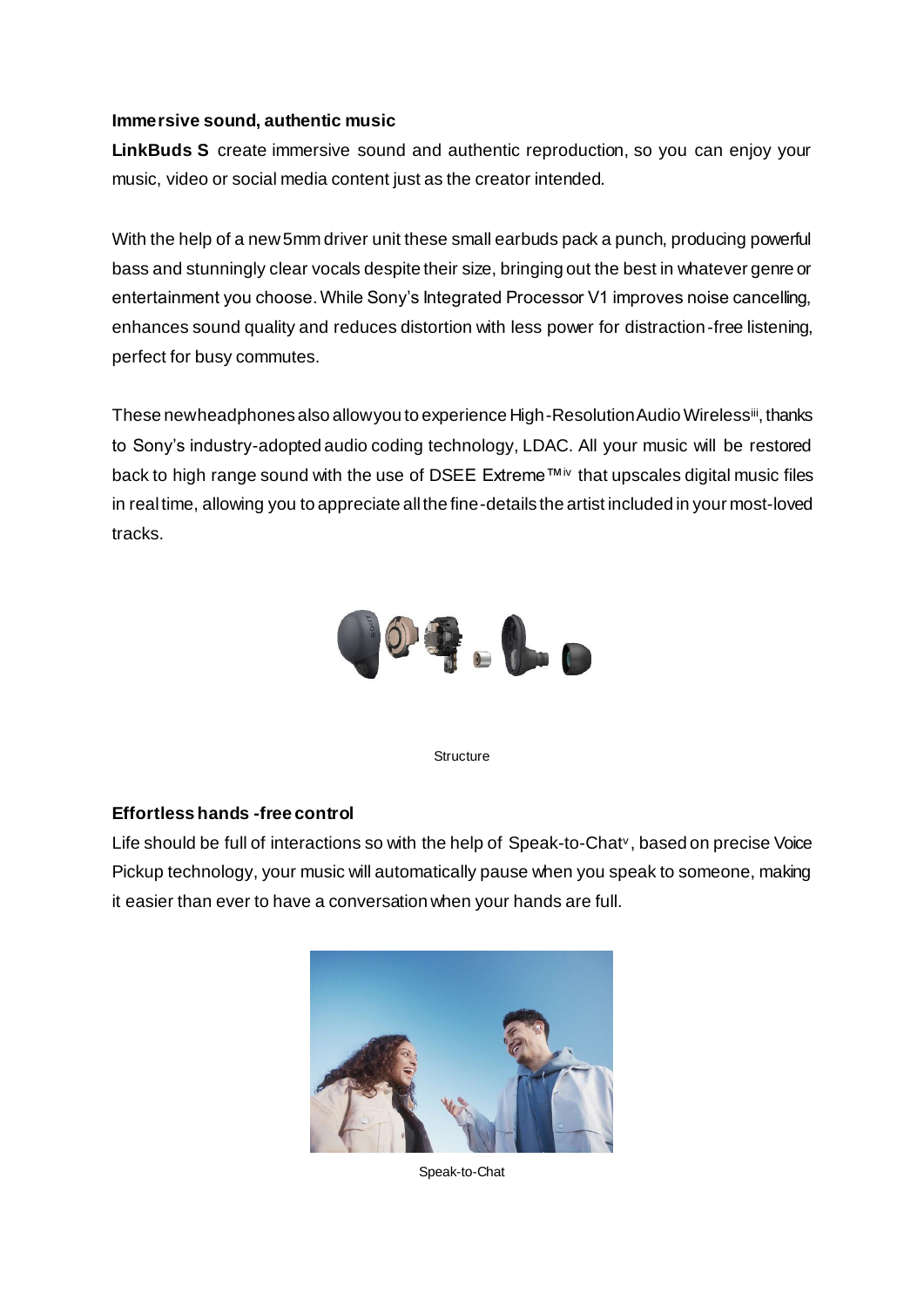These new headphones are also Google Assistant and Alexa compatible, helping you with everyday tasks for hands-free help on the go. You can connect with friends and family, get information, listen to music, set reminders and more<sup>vi</sup>.

# **Full control at your fingertips**

Thanks to the intuitive touch sensor control panel, you can change your sound settings. Activate Quick Attention and even resume Spotify<sup>vii</sup> music playback or Endel<sup>viii</sup>, with just a few taps on the earbuds. With Endel you can create personalised soundscapes that give your body and mind what they need to achieve total sonic immersion while you carry out any task.

# **Easy Bluetooth Pairing with Fast & Swift Pair**

**LinkBuds S** support Google's new Fast Pair feature which means you can pair the headphones with your Android™ device quickly and easily. Swift Pair makes it quick and easy to pair your headphones to your Windows 11 or Windows 10 laptop, desktop PC or tablet.



LinkBuds S

# **Next generation Bluetooth audio**

These earbuds are ready for LE Audio, a next generation Bluetooth audio that enables ultralow latency that is ideal for gaming<sup>ix</sup>.

# **Made with the environment in mind**

**LinkBuds S** aren't just designed to be slick and stylish, but also with the environment in mind. Like the rest of the LinkBuds series, all packaging on the headphones is plastic free<sup>x</sup> and the headphones use recycled materials from automobile parts, reflecting Sony's commitment to reducing the environmental impact of their products.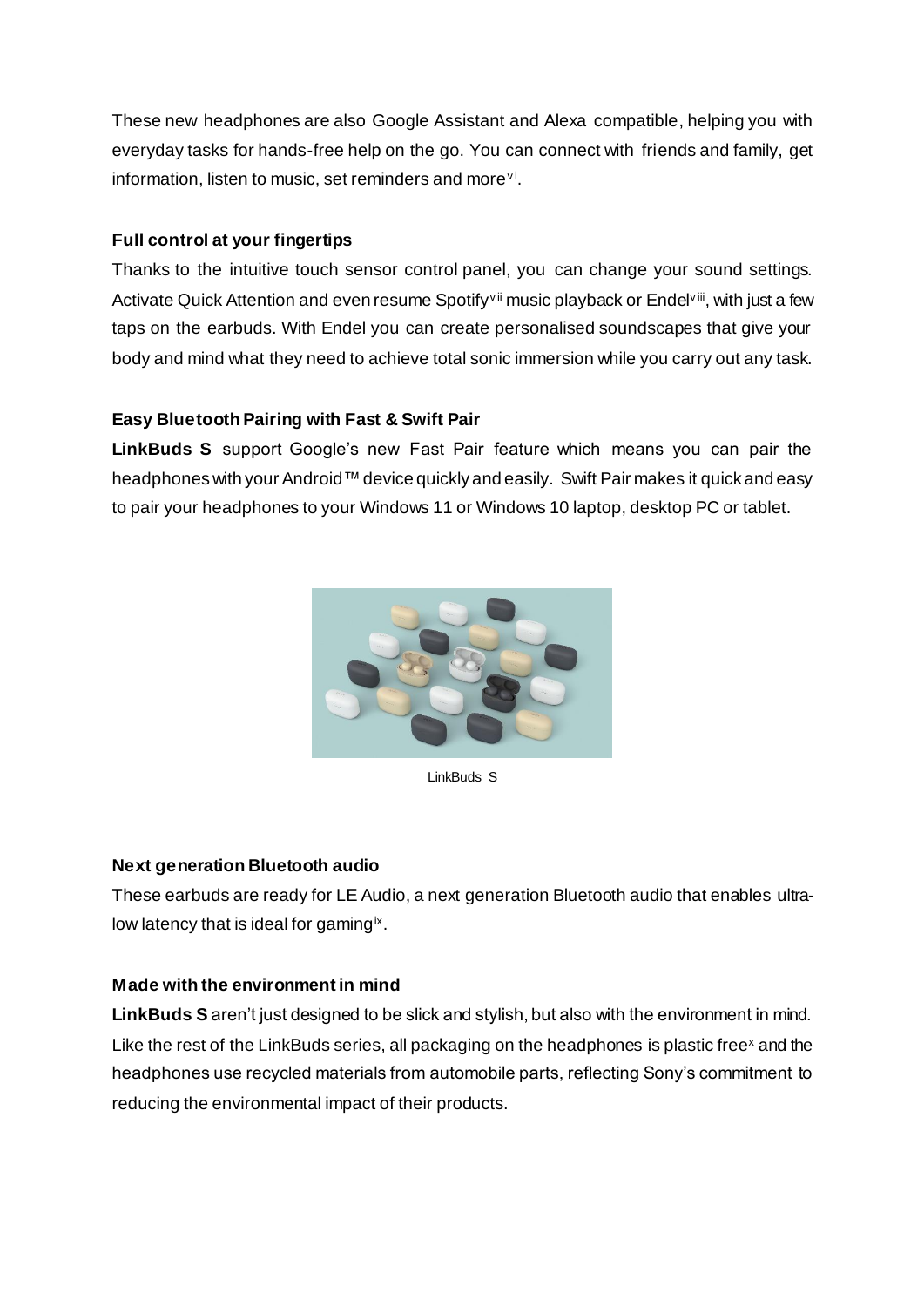# **Stay connected with others with long battery life**

Sony know how important it is to enjoy your favourite content on your smartphone without anything getting in the way of your listening experience. Therefore, Sony have packed **LinkBuds S** with a full working day of charge – 6 hours with noise cancelling on – from the headphones and storing another 14 hours in the stylish, compact charging case.

If you're in a rush just 5-minute quick charging gives you up to 60 minutes of play time.

# **Messages from Sony's partners**

**LinkBuds S**, which link online and offline worlds, will continue to provide various services for better and new sound experiences. Here is a message from Sony's strategic partner.

Niantic has a vision of a "Real World Metaverse," which means adding the AR digital layers onto the real world. Currently, the AR layers are visual layers; however, we believe that adding a sound layer will create a richer AR experience and it makes the real world more enjoyable and convenient. Sony's LinkBuds series adds the sound layer without compromising the visual and audio information of the real world. When it is used with the various games offered by Niantic, they can create a richer, more enjoyable gaming experience. Ingress, which is celebrating its 10th milestone this year, is going to have a new feature before the summer. We hope you will enjoy the feature with the LinkBuds series. - **Archit Bhargava, Director of Product Marketing, Niantic, Inc.**

Also, please stay tuned for the AR experience by the combination of LinkBuds series and our Lightship platform, which is the foundation of Niantic's game titles, which shall be available soon.



LinkBuds S

# **Availability**

**LinkBuds S** will be available in White, Black and Ecru in selected retailers across Australia from late June 2022. **SRP:** \$349.95 AUD